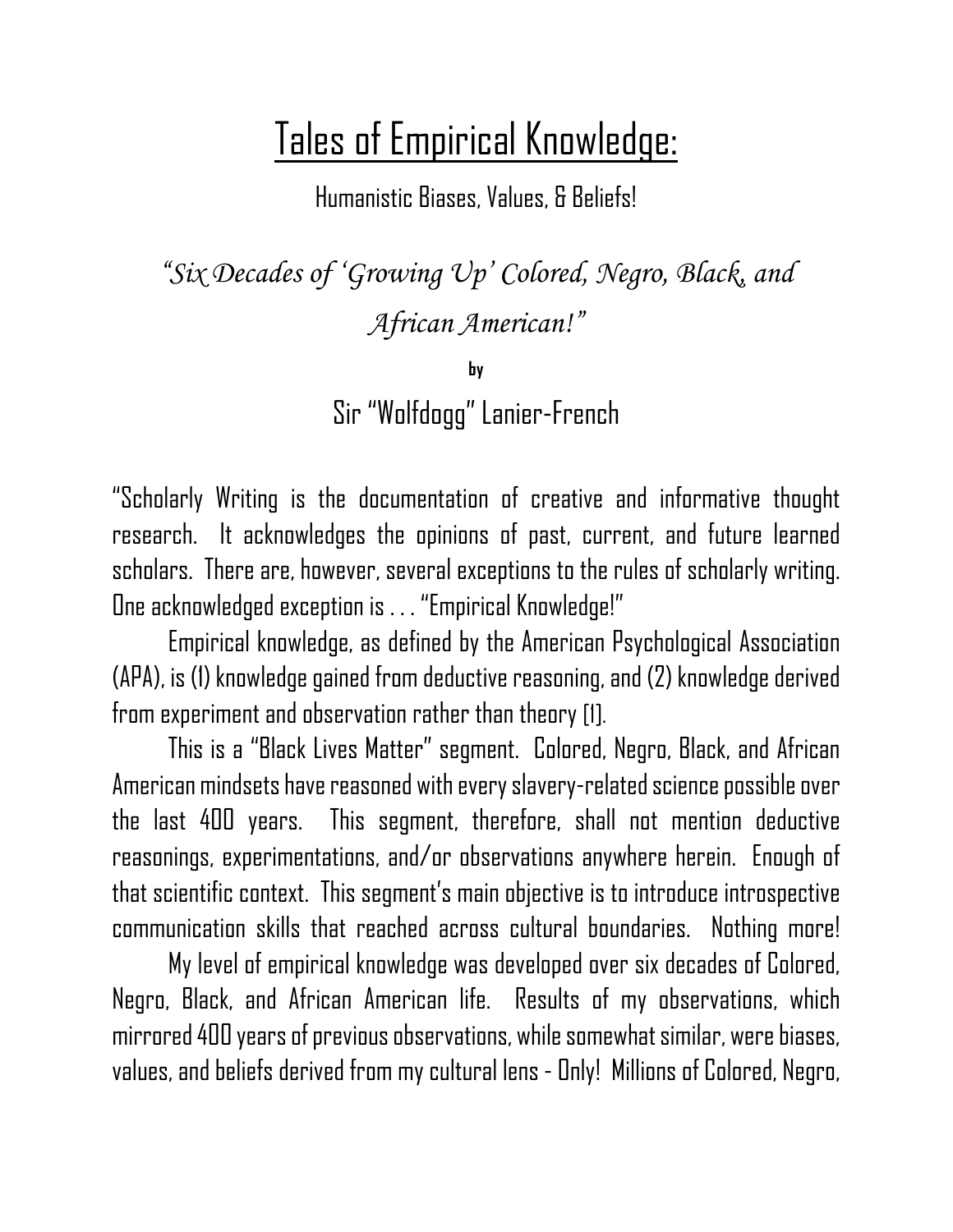Black, and African Americans have walked in my shoes. Yet, millions are still experiencing exclusionary practices after every awakening morning Sun.

This document was also written as a communication skill to address America's racial division. Not suggesting racism's an easy topic. Instead, rationalizing that the United States of America . . . "to which it stands". . . has an astounding appetite for accepting positive social change!

"Tales of Empirical Knowledge" (January, '21 Segment) highlights what I considered a most important element of any culture change . . . Communication! Communicating honest, objective introspections about ourselves is a prerequisite for developing relationship skills between cultures.

My professional experiences have acknowledged that one's ability to accept personal change is really an issue of "generational" timing. I've discovered that "acceptance to personal culture-related challenges " are based on our earlier, formative, learning years of social decision-making.

Remember our late-teenager-to-early-adult years? When our responses to formative, cultural awareness thoughts eventually made us who we are today? Racially motivated denominators (from back in the day) may have continually aided our current foundations of hate, social blame, and community non-discovery. Four centuries of hate, social blame, and community non-discovery, actually!

My experiences have noted another take-away. Most personal lessons about culture-change are learned through introspective practices. And, incidentally, are very obvious learnings. One such learning is . . . "Colored, Negro, Blackand African American histories are never hard to rediscover. They are impossible to not acknowledge. And, they're ingrained in America's every-day interactions."

## **"The Importance of Sharing Honest, Objective Introspections about Self!"**

Sharing honest, objective (and, subjective) introspections with others are remedies without boundaries. There should be no barriers to any discussion. No restrictions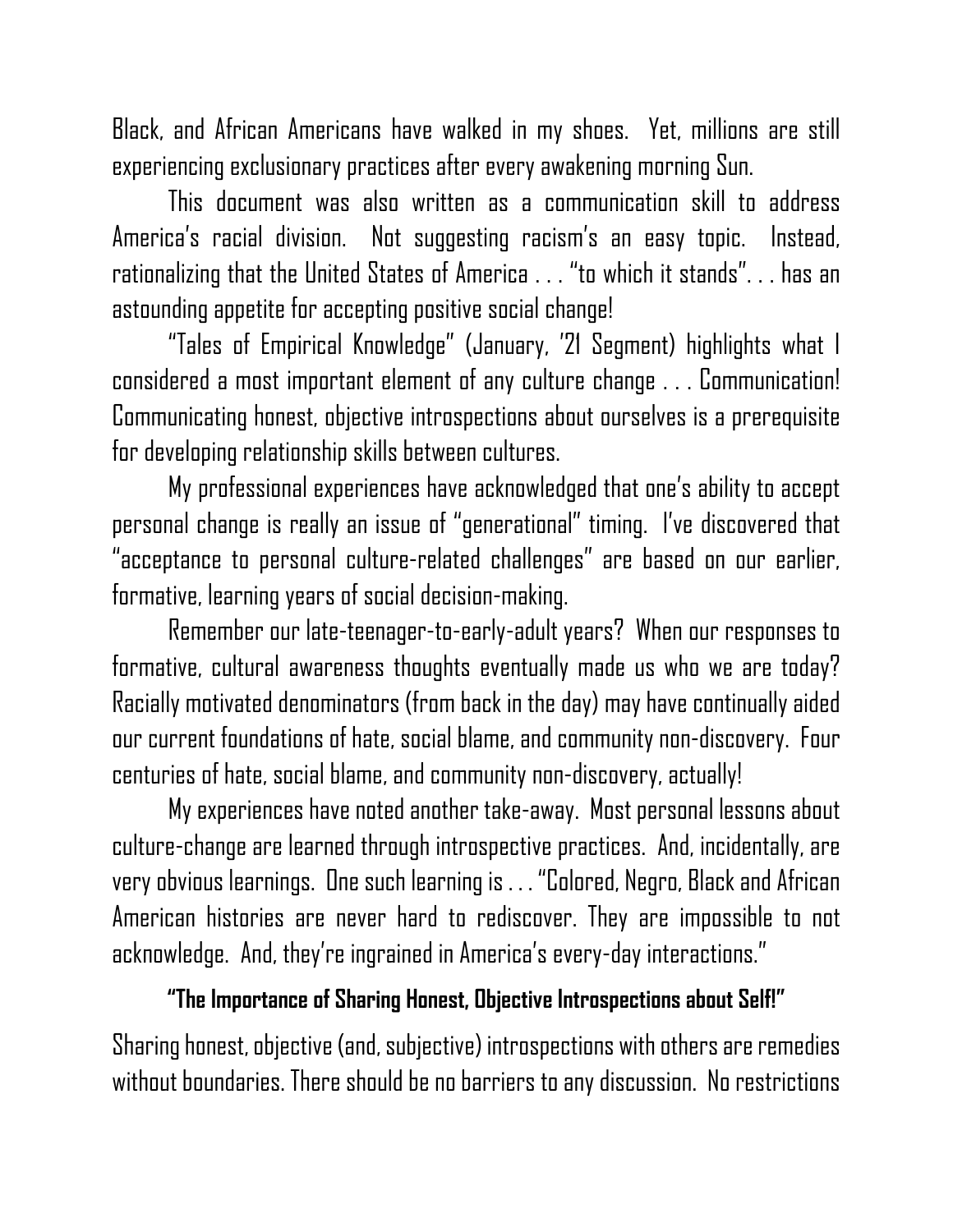or scrutiny of a participant's good, better, best ideological racial perspectives.

The use of social distancing platforms (keeping 6-feet apart) should neither prevent the sharing of cherished introspections nor one's personal ability to acknowledge a community's cultural differences. Sharing should become a welcoming element of communication, listening, and empathizing . . . inclusive of neighbors, co-workers, and all interested mindsets.

Last, but not least, "Is it possible something as minimal as a single cultural discovery, if merely introduced as a dinner-table topic (regardless the assessed value) could enhance America's overall communication objectives?" Let's respond in total agreement to that possibility, okay?

There's not one good reason these "still" United States of America can't positively respond to practices of communication, listening, and empathy.

There is, unfortunately, another "white elephant" in the room whenever personal change is sought. It' s one of the most difficultelements involvingattitude change acceptance. The toughest element of any culture change strategy is how to simply . . . "START" . . . the learning process!

Thus, I'll be the first to introduce an example of introspective communication. I'll do so by sharing one of my developmentally racist, but adolescent memories from the 1960s. I've titled this special memory: "Why did James Nathaniel Brown (Mr. Jim Brown, NFL Hall of Famer) have to die on that Silver Screen?"

## That precious moment in time I remembered as follows:

*Five Colored, Negro, Black, and African American racially challenged mindsets piled into a pre-owned '59 Chevy Impala. We entered a suburban Drive-in Theatre showcasing our best behavior (had another buddy in the trunk). The movie that memorable night was an exciting racial blockbuster for a certain culture!* 

*It was titled . . . "The Dirty Dozen!" The year, 1967!*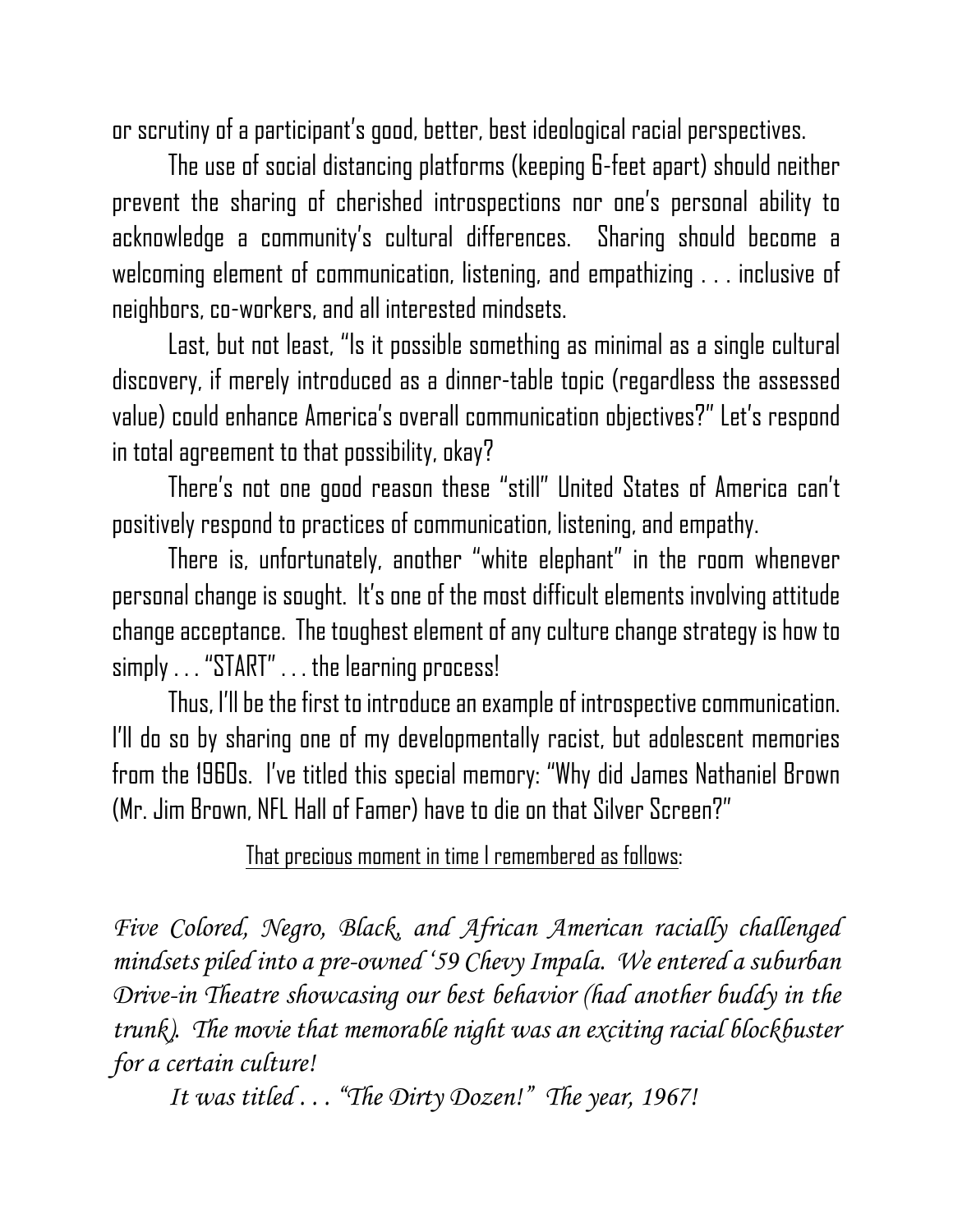*A well-known Negro Football personality named Mr. Jim Brown was co-staring with Hollywood mega-stars Lee Marvin, Ernest Borgnine, Telly Savalas, and many famous others.**Our eyes captured the giant Silver Screen as the two-hours and thirty-minute movie progressed.* 

*We did so while realizing (metaphorically) there was a real, known "white elephant" in the room (or, 59 Chevrolet). The "white elephant" we'd acknowledged was not Mr. James Nathaniel Brown - a rare Colored, Negro, Black, African American actor! But a rather questionable movie script awarded to one of our own – a male actor of Color. Yet, as Hollywood had demanded throughout its' previous history, we knew Mr. Jim Brown was surely gonna' die before the movie's storyline ended!*

*Six teenaged mindsets bet napkins of buttered popcorn and twisted licorice sticks on how long it would take America's white directors to produce the killing of Jim Brown. After all, we were presently sittin' in a white person's previously owned, '59 Chevy Impala . . . with questionable ideologies about how to succeed in a white America. We proudly settled on the value of Mr. Jim Brown's inclusion in the movie. But never settled on Mr. Jim Brown's impossible ability to survive it!*

*Our interpretation of a successful Colored, Negro, Black, African American male was influenced the very moment the movie script eliminated Mr. Jim Brown from reality. In retrospect, the "Dirty Dozen's" subplot had subliminally placed a negative, adolescent value on a rare propensity to maneuver this world we lived.*

*The "Dirty Dozen's" cast included a plethora of rich and famous actors. "Why didn't our Mr. James Nathaniel Brown deserve a more survivable role? Why wasn't he the chosen soldier to survive that German raid?" we, cautiously wondered.* 

*No Siree! Hollywood's Silver Screen demanded Mr. Brown's death! The movie Director knew it! The Drive-in Theatre's entire white audience*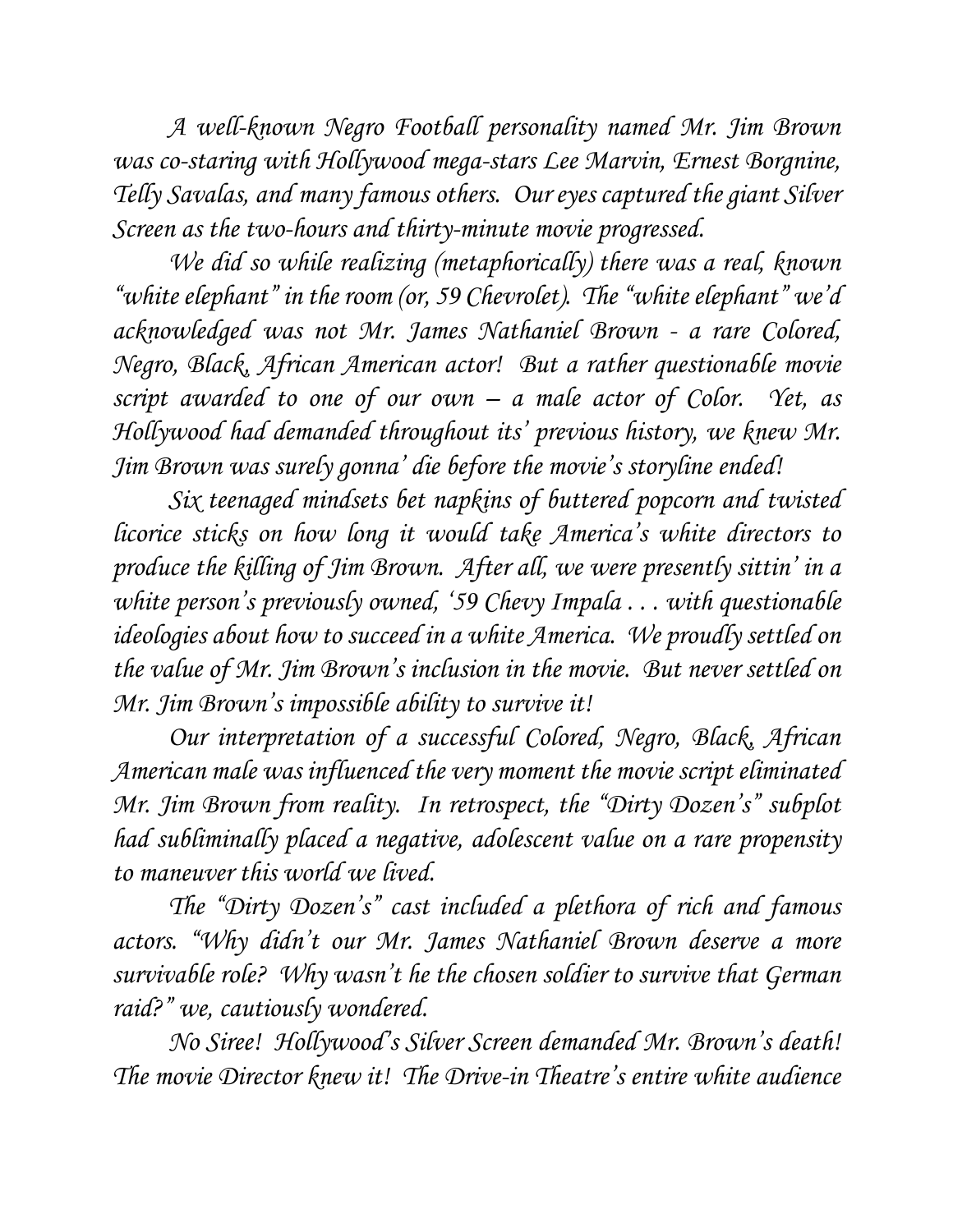*expected it! Yet, the Colored, Negro, Black and African American audience of teenagers sittin' in that '59 Chevy . . . unfortunately . . . tried to keep hope alive! Silly thoughts indeed, especially during that era of history, Yes?* 

*For the record, Hollywood's scriptwriters had already stereotyped our own Mr. Jim Brown, anyway. He was labeled a military prisoner awaiting execution on Death Row (an accepted microcosm of a cultural 1960s).*

*"Mr. Jim Brown was found guilty of killing an Army Officer over a racist issue," I still kinda' remembered that fact, from back in the day.* 

*We solemnly witnessed German machine-gunners shooting down our only Jim Brown. They did so as he "fumbled" that final grenade into that underground German fortress. Yes. Our very own James Nathaniel Brown was dead. He died for a country no longer wanting him on a lonely, grey, cobble-stoned road somewhere across the Atlantic Ocean.*

*The Drive-in Theatre's all-white audience honked their car horns in approval. Apparently, that "uppity" NFL - Hall of Famer had finally died an actor's death across that Silver Screen.* 

*"Oh, Gosh Darn it!" we collectively screamed, in unison. We'd loudly done so before being properly reminded . . . "We were presently in a little suburban town ten miles away from our cultural comfort zone. We were still parked in the middle of an all-white Drive-in Theatre. And we were surrounded by a dangerous American public we 'd previously been kinda' warned about!"* 

*Several years passed. Our young mindsets remained quiet about a social reality we'd personally witnessed. Remained extra quiet about Jim Brown's demise on that Silver screen. Didn't wanna' cause our own Mr. Jim Brown any racial problems " waaaaay " out there in Hollywood, USA. After all, "Didn't our own Mr. Jim Brown end up being a Colored, Negro, Black, and African American "hero" soldier at the end of that 'Dirty Dozen' picture show?"**I think, Yes! God bless his soul!*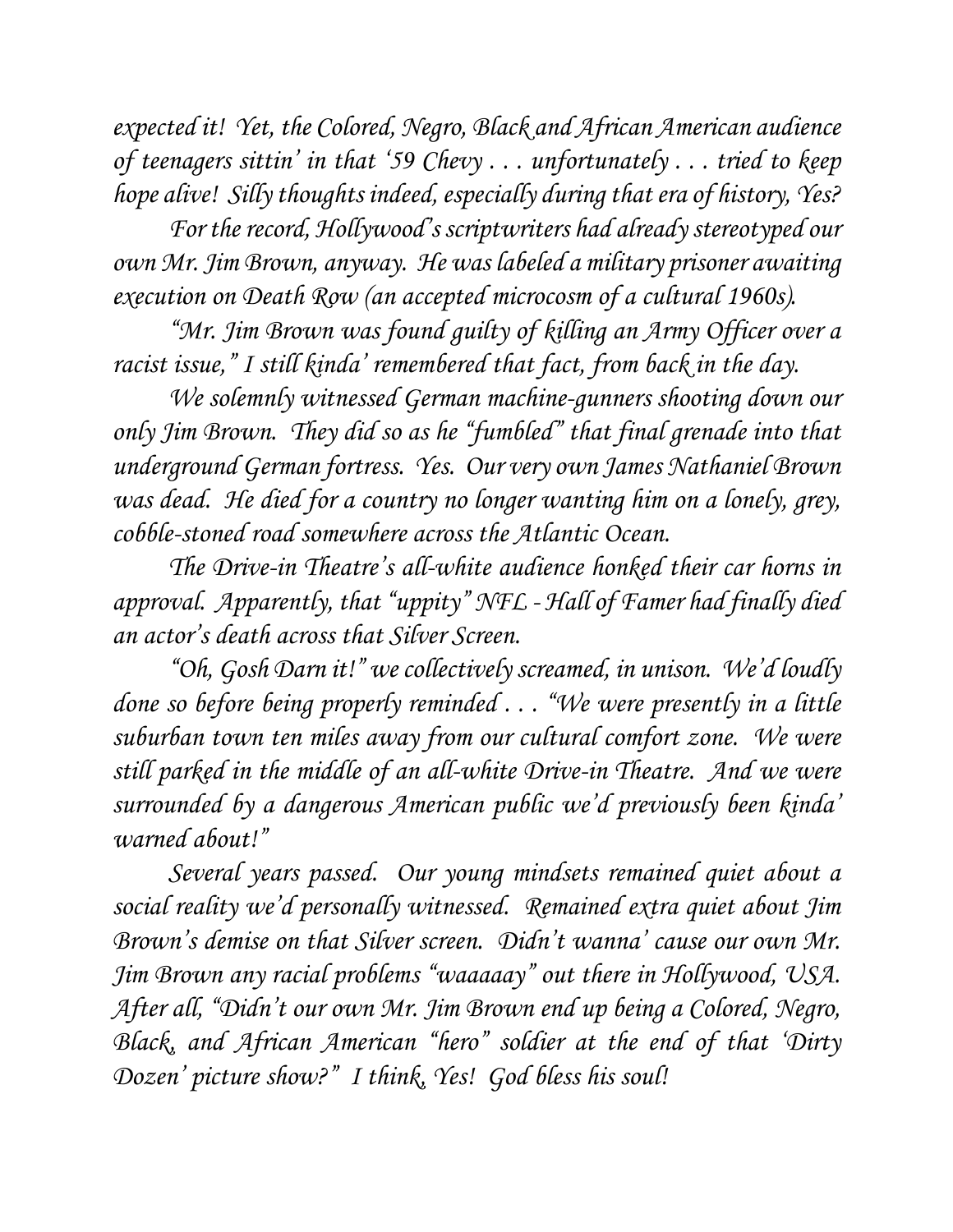*Six respectful mindsets kept quiet for several years . . . until 1969. Then came another blockbuster picture show . . . Not! It was titled . . . "100 Rifles!" And it was another Jim Brown movie.* 

*James Nathaniel Brown had a larger role. We assumed this because Jim's name was printed in larger letters across that Silver Screen. We also assumed Jim's movie character would last well into the Director's script.* 

*Guess what we never imagined? Mr. Burt Reynolds was a white, male, co-star featured in the movie. Just within his reach was that "Raquel Welch" lady! She was currently the finest white "chick" in Hollywood. (Okay. I apologize for using "Chick!" It was a socially accepted descriptor back in the day.)* 

*Arrangements were made. Our journey to that same suburban Drivein Theatre took place in that same '59 Chevy. We were several years older. Several years more matured as we settled in on the picture show.* 

*Our mindsets never gambled more buttered popcorn or twisted licorice sticks on Mr. Jim Brown's storyline. We did wonder, however, if this new script allowed some kinda' relationship between a very dark-skinned Jim Brown and a very white-skinned Raquel Welch?*

*Then, it happened! All hell broke loose! Native Americans were ready to stampede a herd of unbranded cattle and wild mustangs over Mr. Jim Brown's camp of cowboy followers (Notice my political correctness?).*

*Seconds before this confrontation of pistol-guns and fake painted arrows, that Raquel Welch lady poked her head out from behind a large bunch of previously fallen trees and weathered bushes. Ms. Welch's golden hair was an absolute mess, and her pink lip-gloss had been smeared every which way across her face. Her bright eyes stared upward at our own, magnificent Mr. Jim Brown, and released a subjective smile of total satisfaction.*

*An unsupervised cameraman quickly took a close-up shot of Mr. Jim*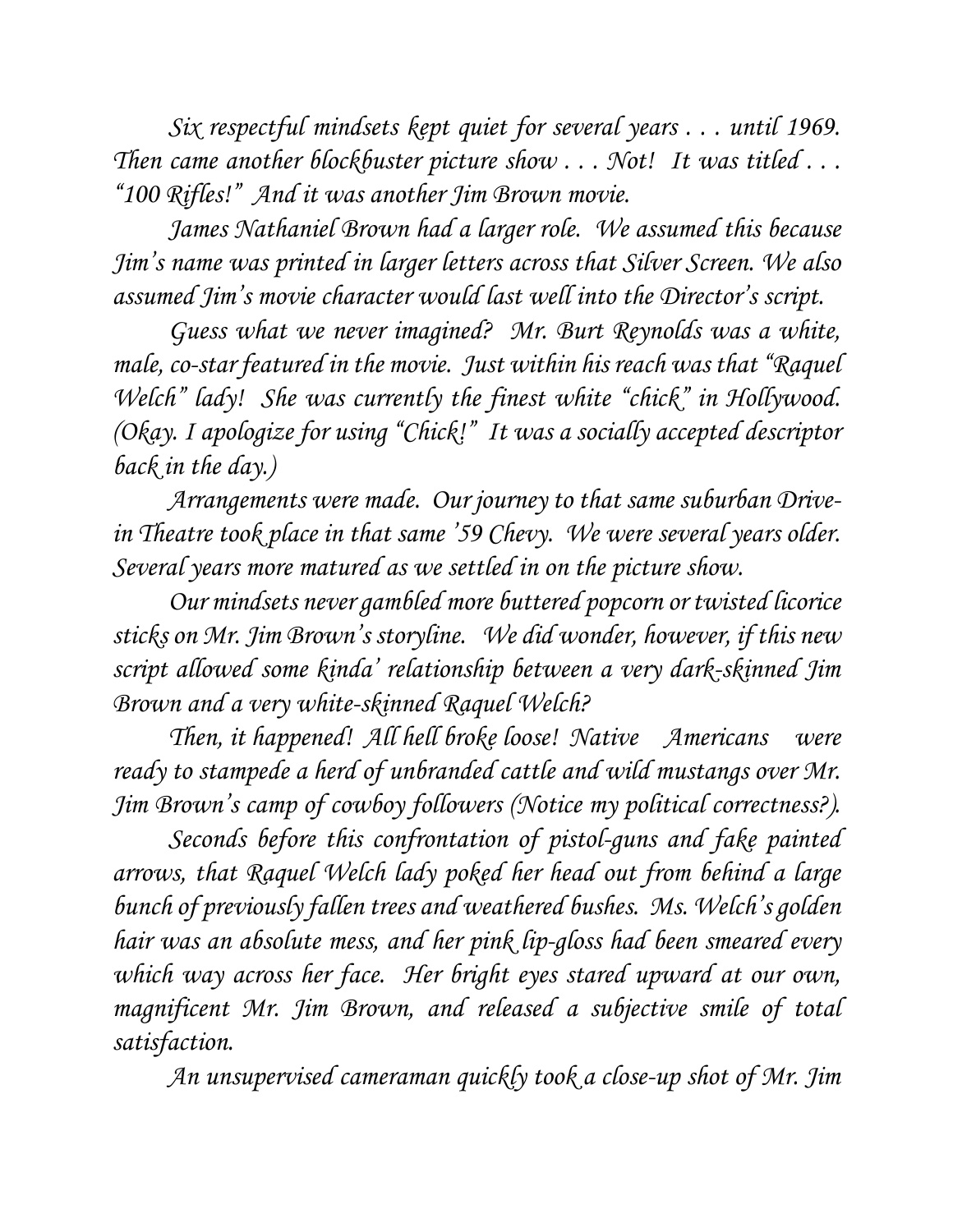*Brown's face. The smirk on Mr. Brown's face was . . . Priceless! His physical demeanor, as he sat on top of that brown un-saddled stallion, said it all! But there's one thing you've gotta' remember. This was 1969 – supposedly a very progressive year!*

*Hollywood, uncharacteristically and subliminally, had allowed the only assumption that era of movie-goers could make***.** *Our young mindsets made the weird connection but still didn't believe what we'd witnessed on that Silver Screen. The Drive-in Theatre's mostly white audience totally disapproved of such a relationship – subliminal or not!*

*An exciting night at the picture show came to an end. A recently waxed, burgundy, 4-door Chevy Impala, filled with Colored, Negro, Black, and African American mindsets, had questionable observations during the return trip home. Everyone kinda' knew Mr. Jim Brown's role in the movie business would be coming to an end. Yup! He had touched a white woman in full view of white America! A definite, cultural offense!* 

*Our impressionable mindsets agreed on two other issues that special evening. (1) White people out there in Hollywood would never, never, ever award our Mr. Jim Brown fella' a gold "Oscar " for his defiant role in this "100 Rifles" flick!" And (2), that same Mr. James Nathaniel Brown was surely gonna' hang from the highest orange tree on Hollywood's Rodeo Drive! These things we knew to be true! Mr. James Nathaniel Brown, fortunately, survived those racially-challenged 1960' s. We still don't know how he did that! Mercy!*

**The Great James Nathaniel Brown (Jim Brown) demonstrated how to preciously handle racist and discriminatory practices in life, professional football, and Hollywood! God Bless You, Mr. Jim, for showing America the way!**

*I've introduced this introspective experience for a specific reason. Slavery in America had been documented since the year 1619 – over 400 years. The introspection I've shared occurred in 1967 . . . 348 years after*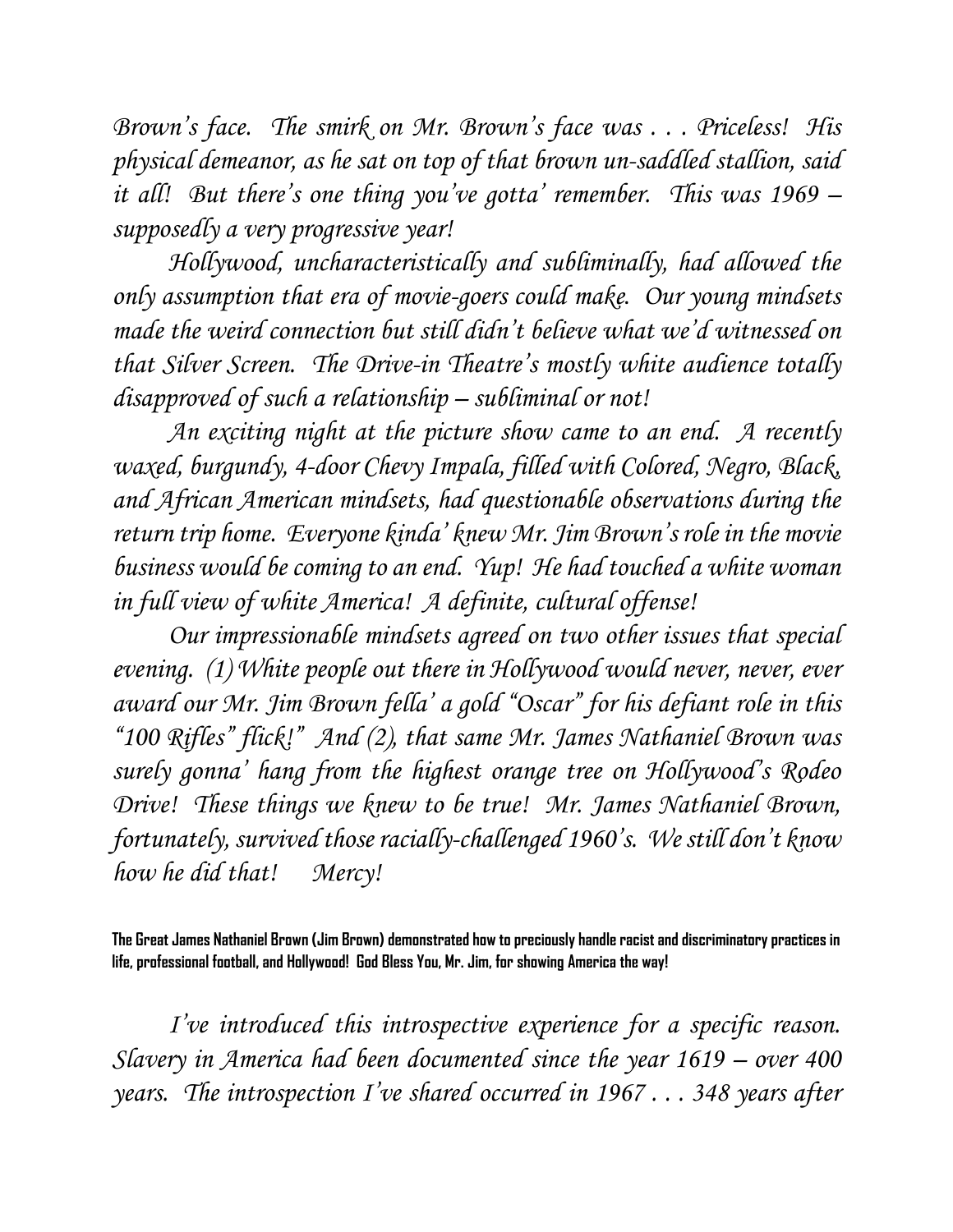*the known documentation of slavery practices. Yet, during that 1960's era, there were negative, uncomfortable feelings about our dangerous cultural differences – even after three and a half centuries!*

*It's 2021 . . . 60-plus years later! Colored, Negro, Black, and African Americans are still searching for acceptable cultural relationships. Searching for communities of fairness, racial equality, and humanistic empathy! Yes. It's appalling but true!* 

*I'm sharing my secret introspection with all who may be afraid of sharing their own truthful versions. I'm referring to introspections that may have shaped the development of America's present-day racist realities. Doing so may alter questionable, negative attitudes. Assist to better understand racist-related inequalities ingrained within these United States of America - a short 60-years after the 1960s. And, in efforts to lead the way, my introspection is basically a simple attempt to remain honest, objective, and transparent to this task at hand.*

*Therefore, I'm asking fellow Americans to follow this introspective exercise of communication – a minor first-step for social change. Together, as a nation, it's okay to agree to disagree. To volunteer more about our biases, values, and beliefs in efforts to learn more about another's biases, values, and beliefs. We've got to do this for a better America! We "must" do this for a better America!**All introspections are welcomed!*

"What say you, America?"

 *Sir "Wolfdogg" Lanier-French!*

*\_\_\_\_\_\_\_\_\_\_\_\_\_\_\_\_\_\_\_\_\_\_\_\_\_\_\_\_\_\_\_\_\_\_\_\_\_*

**Thank You for Reading this (January 2021) Segment of . . . "Six Decades of 'Growing Up' Colored, Negro, Black, & African American!" Please Share this segment with your Social Network community wherever possible . . . It only takes a moment. Peruse SirwolfdoggLanier-french.com, TheBookOfU.club, and AmericanOnlineBookstore.com for future "Tales of Empirical Knowledge" segments!**